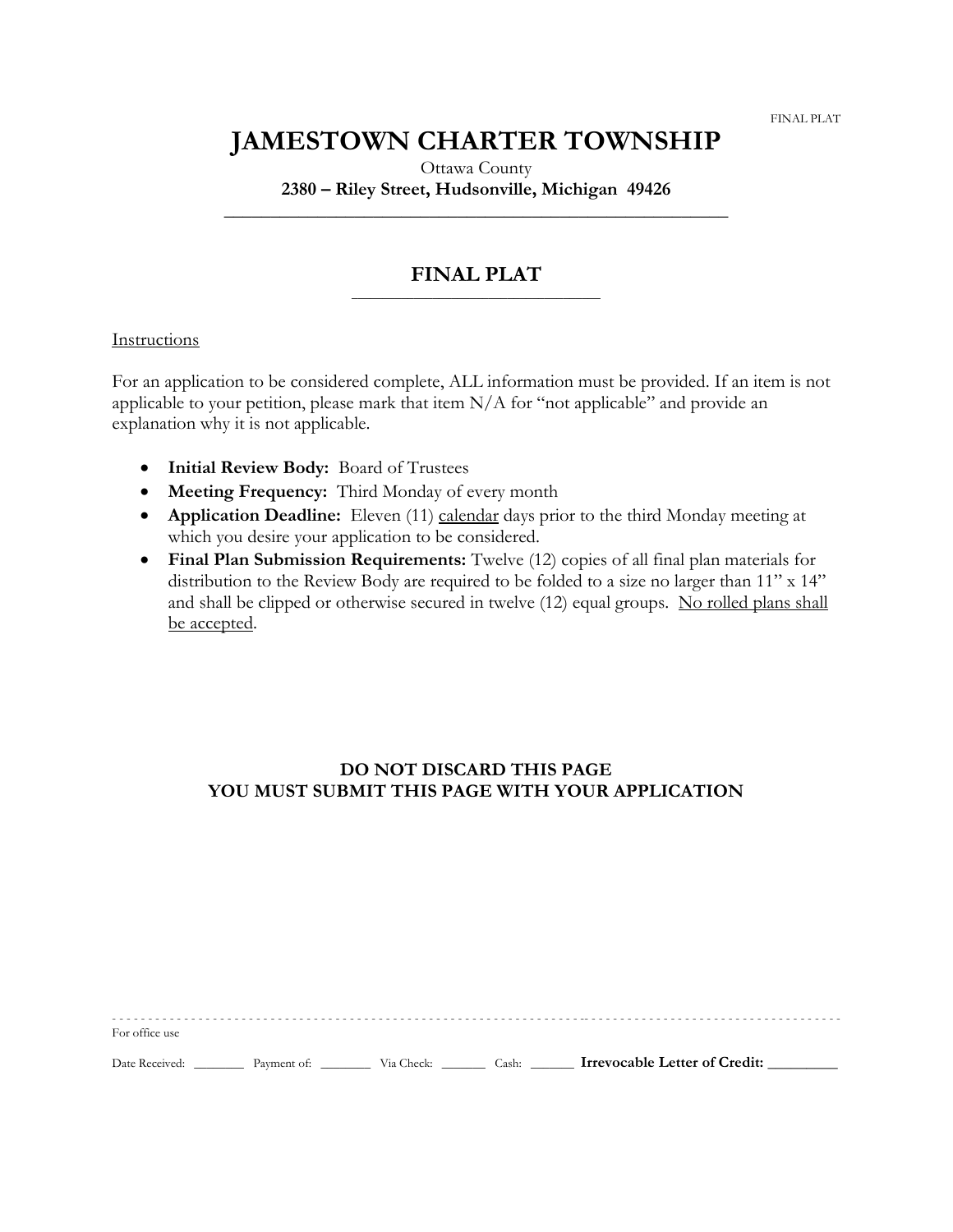FINAL PLAT

# **JAMESTOWN CHARTER TOWNSHIP**

Ottawa County **2380 – Riley Street, Hudsonville, Michigan 49426 \_\_\_\_\_\_\_\_\_\_\_\_\_\_\_\_\_\_\_\_\_\_\_\_\_\_\_\_\_\_\_\_\_\_\_\_\_\_\_\_\_\_\_\_\_\_\_\_\_\_\_\_\_\_**

## **FINAL PLAT APPLICATION** \_\_\_\_\_\_\_\_\_\_\_\_\_\_\_\_\_\_\_\_\_\_\_\_\_\_\_\_\_\_\_\_\_\_\_\_\_\_\_\_

| APPLICATION FEE: \$0.00*                                                                                                                                                                                                                           |
|----------------------------------------------------------------------------------------------------------------------------------------------------------------------------------------------------------------------------------------------------|
| (*Original application fee paid through Preliminary Plat submission, which includes the Final Plat Application. Subject to additional<br>fees as determined by the Township for Engineering, Attorney, Planning Consultant, Publishing fees, etc.) |
| **By motion of the Planning Commission on September 17, 2019, an Irrevocable Letter of Credit or cash deposit is required for all<br>street trees.                                                                                                 |
|                                                                                                                                                                                                                                                    |
|                                                                                                                                                                                                                                                    |
|                                                                                                                                                                                                                                                    |
|                                                                                                                                                                                                                                                    |
|                                                                                                                                                                                                                                                    |
|                                                                                                                                                                                                                                                    |
|                                                                                                                                                                                                                                                    |
| $\tau$ , and the state of the state of the state of the state of the state of the state of the state of the state of the state of the state of the state of the state of the state of the state of the state of the state of th                    |

List the name, address, phone number of every person who has a legal or an equitable interest in any property included in the application. Provide proof of ownership or a legal financial interest in the property, such as a purchase agreement.

\_\_\_\_\_\_\_\_\_\_\_\_\_\_\_\_\_\_\_\_\_\_\_\_\_\_\_\_\_\_\_\_\_\_\_\_\_\_\_\_\_\_\_\_\_\_\_\_\_\_\_\_\_\_\_\_\_\_\_\_\_\_\_\_\_\_\_\_\_\_\_\_\_\_\_\_\_\_

\_\_\_\_\_\_\_\_\_\_\_\_\_\_\_\_\_\_\_\_\_\_\_\_\_\_\_\_\_\_\_\_\_\_\_\_\_\_\_\_\_\_\_\_\_\_\_\_\_\_\_\_\_\_\_\_\_\_\_\_\_\_\_\_\_\_\_\_\_\_\_\_\_\_\_\_\_\_

What is the land use requested? \_\_\_\_\_\_\_\_\_\_\_\_\_\_\_\_\_\_\_\_\_\_\_\_\_\_\_\_\_\_\_\_\_\_\_\_\_\_\_\_\_\_\_\_\_\_\_\_\_\_\_\_\_

Provide a detailed site plan of the property meeting the requirements of Section 3.3. (see following pages)

\*\*By signing this application I acknowledge that I am the legal owner, petitioner or agent and that I have the authority to apply and that I provide consent for township officials to access the property to accurately evaluate the request.

\_\_\_\_\_\_\_\_\_\_\_\_\_\_\_\_\_\_\_\_\_\_\_\_\_\_\_\_\_\_\_\_\_\_\_\_ \_\_\_\_\_\_\_\_\_\_\_\_\_\_\_\_\_\_\_\_\_\_\_\_\_\_\_\_\_\_\_\_\_\_\_\_